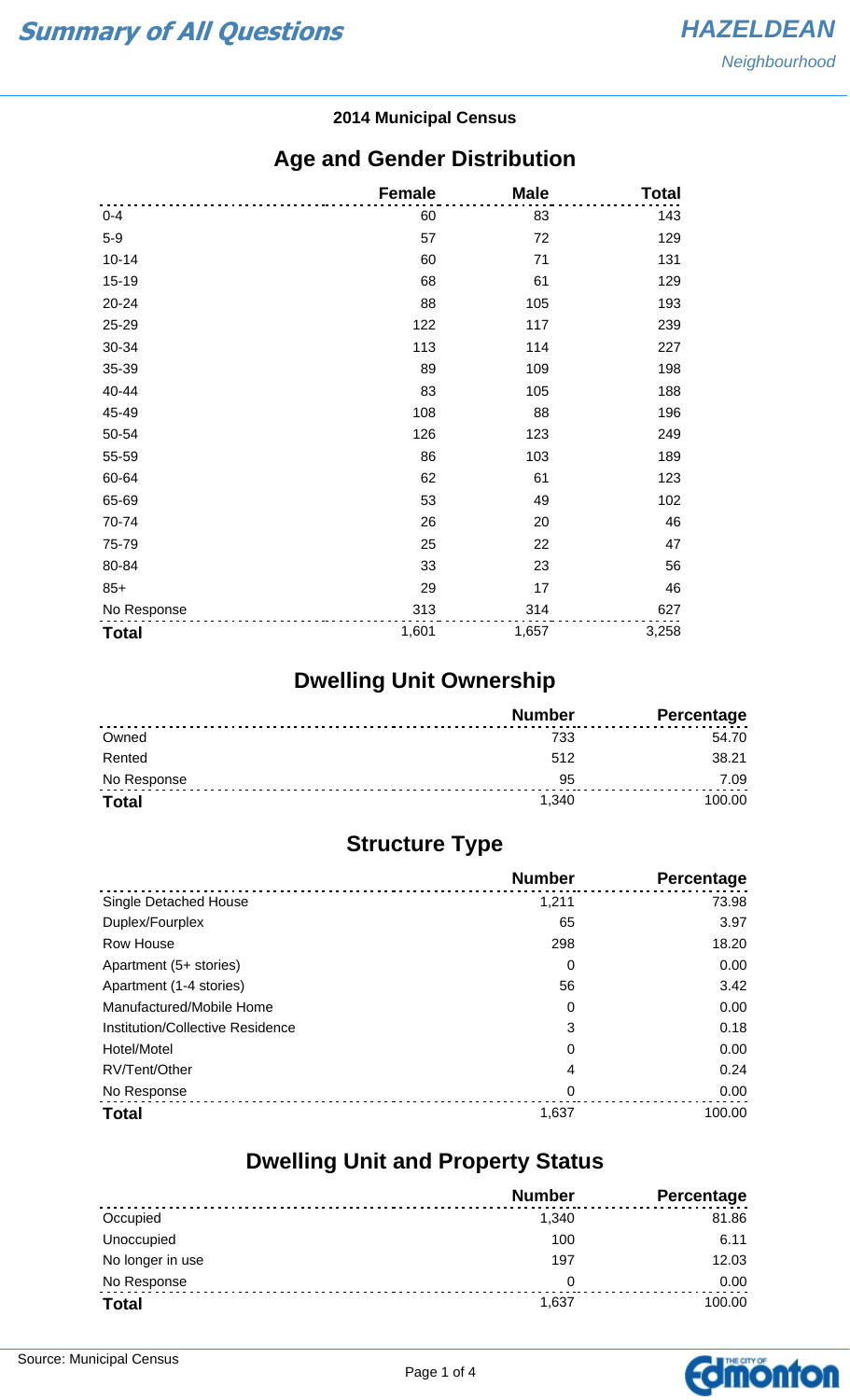#### **Marital Status**

|                      | <b>Number</b> | Percentage |
|----------------------|---------------|------------|
| Married              | 989           | 30.36      |
| Common-law           | 335           | 10.28      |
| Separated/divorced   | 232           | 7.12       |
| <b>Never Married</b> | 1,227         | 37.66      |
| Widowed              | 101           | 3.10       |
| No Response          | 374           | 11.48      |
| <b>Total</b>         | 3,258         | 100.00     |

#### **Employment Status**

|                            | <b>Number</b> | <b>Percentage</b> |
|----------------------------|---------------|-------------------|
| Preschool                  | 150           | 4.60              |
| Kindergarten - Gr.6        | 197           | 6.05              |
| Gr.7 - Gr.9                | 94            | 2.89              |
| Gr.10 - Gr.12              | 80            | 2.46              |
| Post Secondary Student     | 102           | 3.13              |
| Homemaker                  | 87            | 2.67              |
| Employed 0-30 hrs          | 229           | 7.03              |
| Employed 30+ hrs           | 1,523         | 46.75             |
| Unemployed                 | 92            | 2.82              |
| Retired                    | 299           | 9.18              |
| Permanently unable to work | 47            | 1.44              |
| No Response                | 358           | 10.99             |
| <b>Total</b>               | 3,258         | 100.00            |

### **Term of Residence at this Location**

|                              | <b>Number</b> | Percentage |
|------------------------------|---------------|------------|
| 5 years or more              | 1.385         | 42.51      |
| 3 years to less than 5 years | 471           | 14.46      |
| 1 year to less than 3 years  | 474           | 14.55      |
| Less than 1 year             | 479           | 14.70      |
| Child less than 1 year       | 30            | 0.92       |
| No Response                  | 419           | 12.86      |
| <b>Total</b>                 | 3,258         | 100.00     |

## **Previous Residence if living in Dwelling for less than 1 year**

|                                   | <b>Number</b> | Percentage |
|-----------------------------------|---------------|------------|
| Elsewhere in Edmonton             | 307           | 64.09      |
| Elsewhere in Alberta              | 61            | 12.73      |
| Atlantic Canada                   | 4             | 0.84       |
| Ontario/Quebec                    | 27            | 5.64       |
| Territories/Manitoba/Saskatchewan | 15            | 3.13       |
| <b>British Columbia</b>           | 13            | 2.71       |
| <b>Outside Canada</b>             | 33            | 6.89       |
| No Response                       | 19            | 3.97       |
| <b>Total</b>                      | 479           | 100.00     |

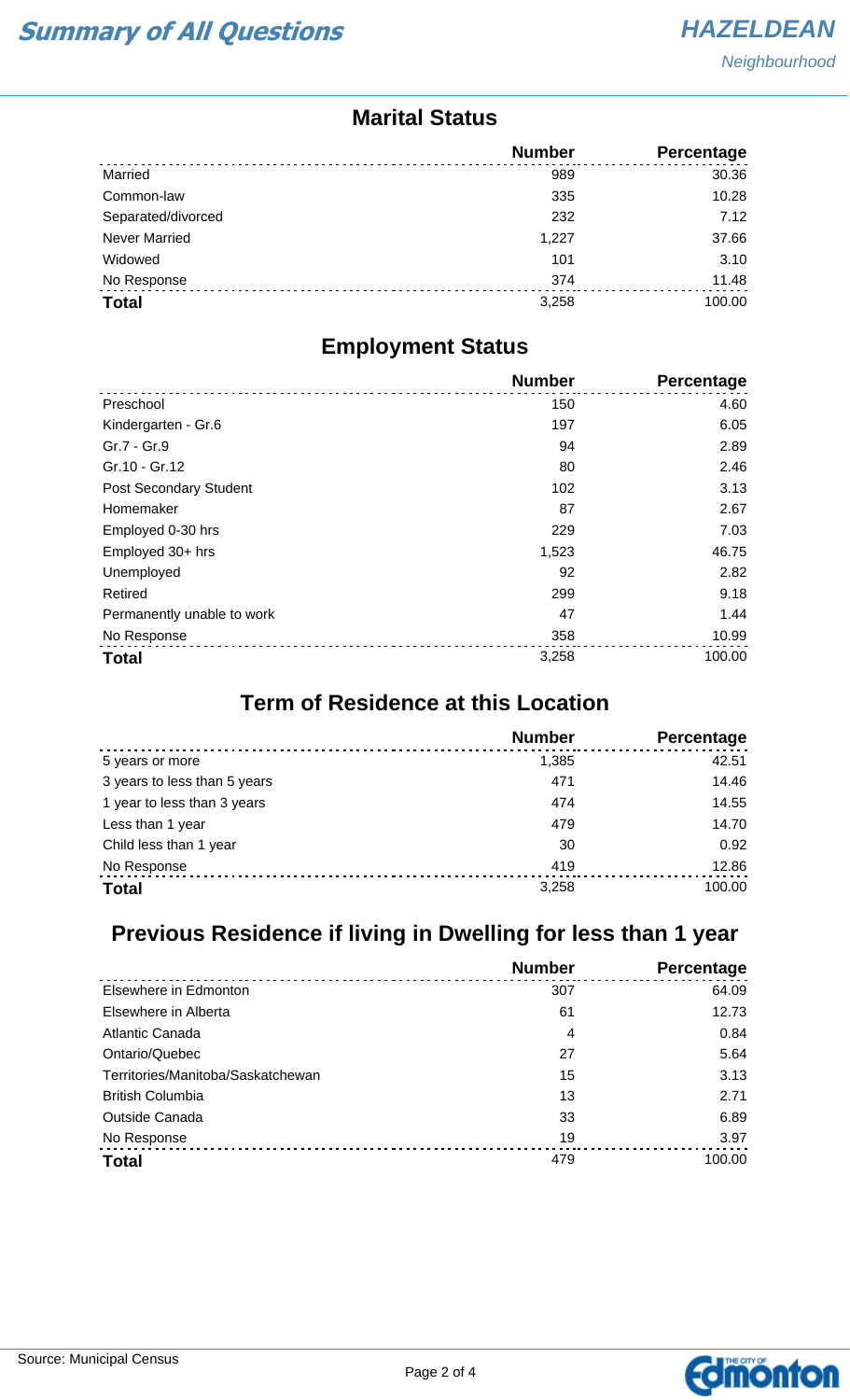## **Main Mode of Transportation from Home to Work**

|                              | <b>Number</b> | Percentage |
|------------------------------|---------------|------------|
| Car/Truck/Van (as Driver)    | 1,309         | 54.25      |
| Car/Truck/Van (as Passenger) | 121           | 5.01       |
| Transit                      | 262           | 10.86      |
| Walk                         | 76            | 3.15       |
| <b>Bicycle</b>               | 62            | 2.57       |
| Other                        | 64            | 2.65       |
| No Response                  | 519           | 21.51      |
| <b>Total</b>                 | 2,413         | 100.00     |

## **Citizenship**

|                      | <b>Number</b> | Percentage |
|----------------------|---------------|------------|
| Canadian Citizen     | 2,695         | 82.72      |
| Non Canadian Citizen | 194           | 5.95       |
| No Response          | 369           | 11.33      |
| <b>Total</b>         | 3.258         | 100.00     |

## **School Residency**

|              | <b>Number</b> | <b>Percentage</b> |
|--------------|---------------|-------------------|
| Public       | 1,993         | 61.17             |
| Catholic     | 494           | 15.16             |
| No Response  | 771           | 23.66             |
| <b>Total</b> | 3,258         | 100.00            |

## **Household Languages**

|                              | <b>Number</b>  | <b>Percentage</b> |
|------------------------------|----------------|-------------------|
| English Only                 | 981            | 73.21             |
| Arabic                       | 4              | 0.30              |
| Cantonese                    | 3              | 0.22              |
| French                       | 50             | 3.73              |
| German                       | 32             | 2.39              |
| Mandarin                     | 7              | 0.52              |
| Panjabi (Punjabi)            | $\overline{2}$ | 0.15              |
| Spanish                      | 16             | 1.19              |
| Tagalog (Pilipino, Filipino) | 21             | 1.57              |
| Ukrainian                    | 7              | 0.52              |
| Other                        | 54             | 4.03              |
| No Response                  | 163            | 12.16             |
| <b>Total</b>                 | 1,340          | 100.00            |